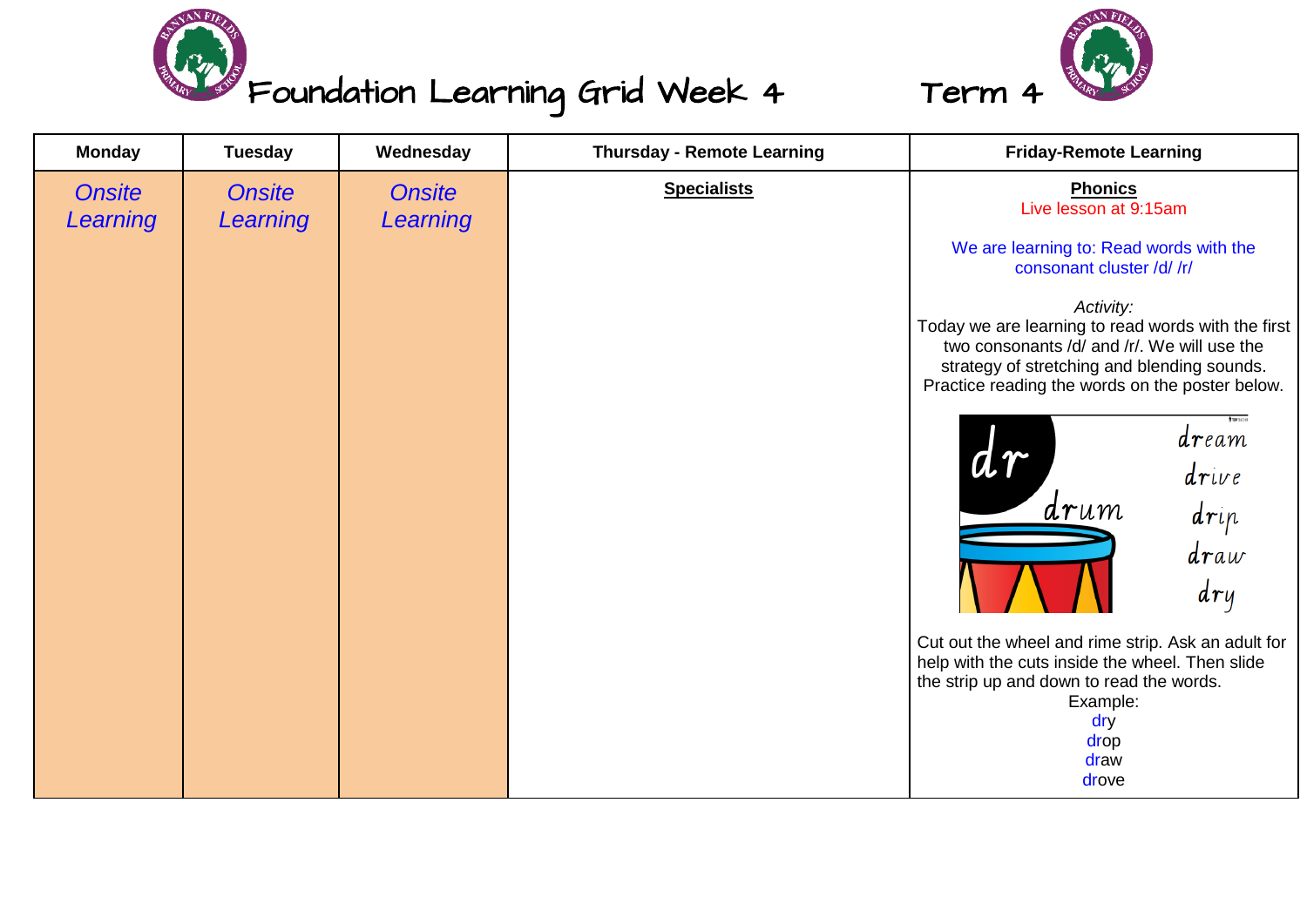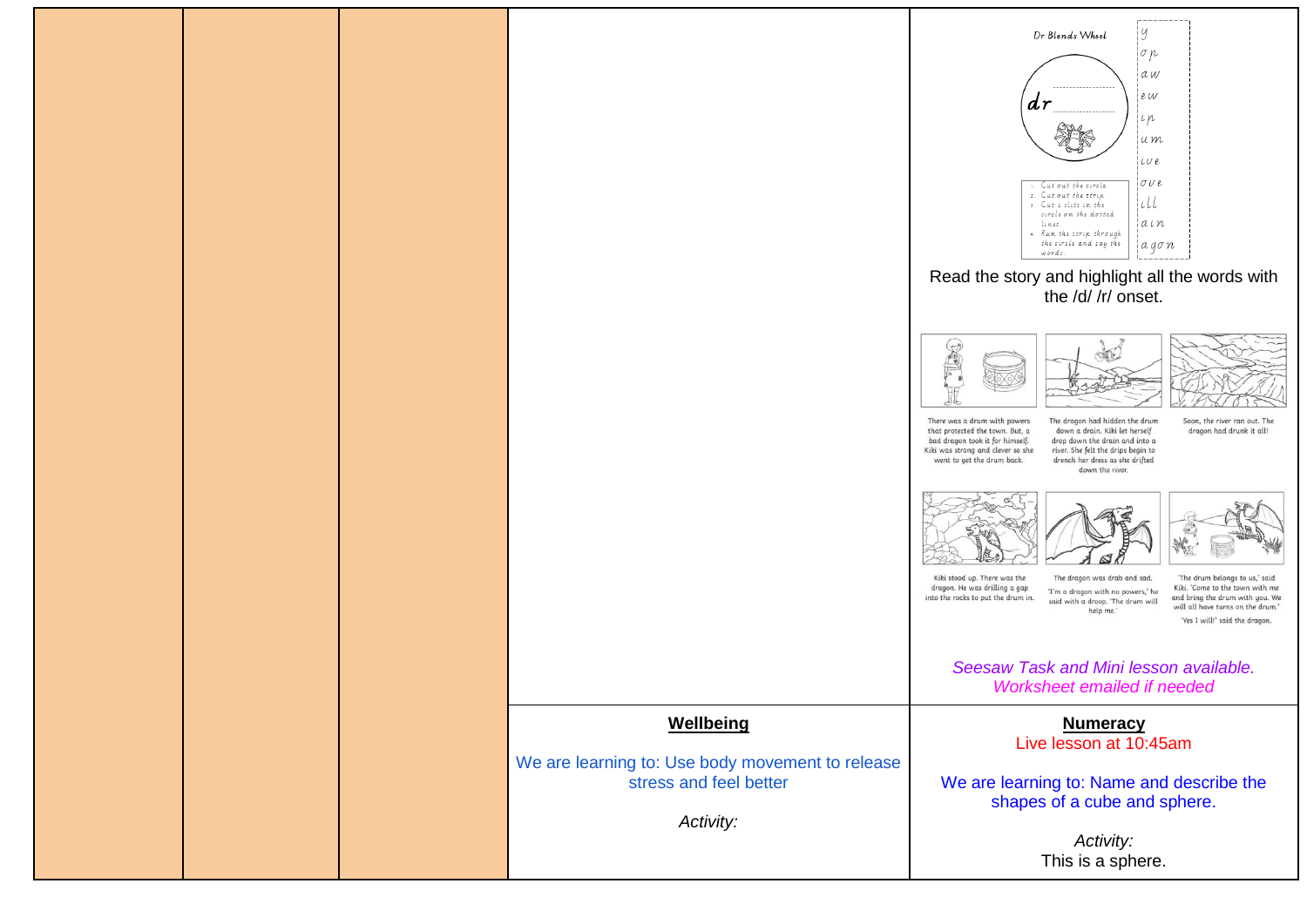Today we are going to get ready for the weekend by shaking off stress and making our bodies and minds feel good.

Let yourself be guided by listening to the instructions of the video and laugh as you watch a master shaker at work.

Click on the link below to get started on shaking your way to happy feelings. [go noodle shake it off](https://www.gonoodle.com/videos/GYpzp2/shake-it-off)



It looks like a ball and has no corners or edges and one continuing face.



Can you find 2 spheres in your home? Let's keep them on your desk for now.

This is a cube. It looks like a dice or a box.



Can you find 2 cubes in your home? Let's use them to count and write the number of corners, edges and faces:

Corners -

Edges -

Faces -

Optional Worksheet: Would you like to create your own cube/dice? Use the Cube Template 1 worksheet attached to cut, fold and stick together a cube. What could you draw/write on each face? (Parental help required).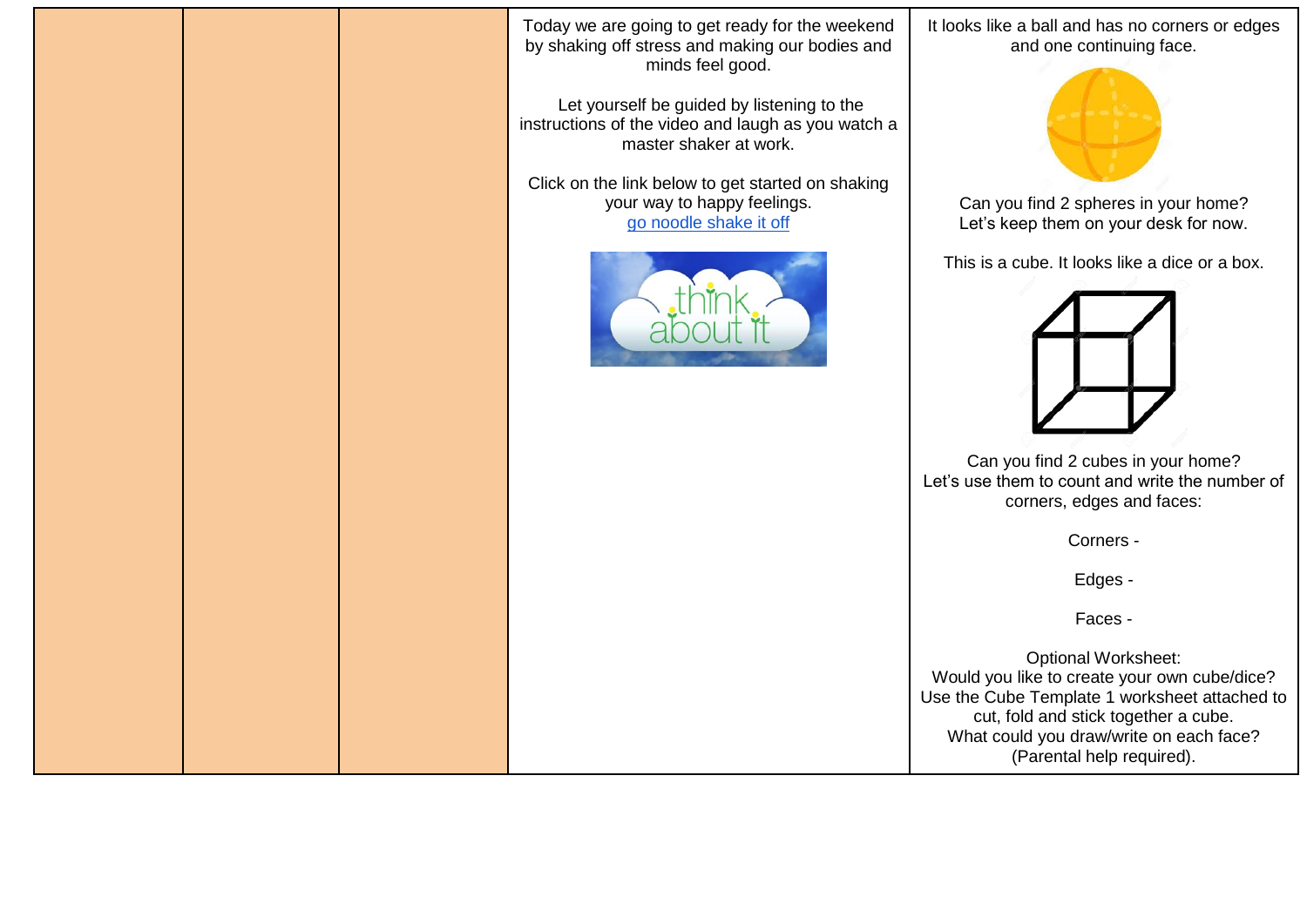|  |                                                                                                                                                                                                                          | Seesaw Task and Mini lesson available.<br>Worksheet emailed if needed                                                                                                                                                       |
|--|--------------------------------------------------------------------------------------------------------------------------------------------------------------------------------------------------------------------------|-----------------------------------------------------------------------------------------------------------------------------------------------------------------------------------------------------------------------------|
|  | <b>Digital Technologies</b>                                                                                                                                                                                              | Reading                                                                                                                                                                                                                     |
|  | We are learning to: Keep our personal information<br>safe online                                                                                                                                                         | We are learning to: Read sight words without<br>hesitation                                                                                                                                                                  |
|  | Activity:<br>Today you are going to watch a clip about keeping<br>our personal information safe online.                                                                                                                  | Activity:<br>Today you are going to write out your sight words<br>by using 2 different coloured pencils.                                                                                                                    |
|  | Hector's World - Welcome to the Carnival<br>http://www.viewpure.com/XUAXS3P9sDE?start=0<br>$&end=0$                                                                                                                      | Use one for the consonants and write the vowels<br>with the other colour.                                                                                                                                                   |
|  | If you don't have access to the internet a pdf<br>version of this story will also be emailed.                                                                                                                            | HINT: The vowels are: A, E, I, O, U.                                                                                                                                                                                        |
|  | Just like in the clip, there are people in our lives                                                                                                                                                                     | Example:                                                                                                                                                                                                                    |
|  | that we can rely on for help and support. These<br>people are trustworthy. They are often people we                                                                                                                      | have                                                                                                                                                                                                                        |
|  | have known for a long time, like Mr. Gurnard, or<br>who have certain jobs within the community, like a<br>police officer or teacher. There may also be people                                                            | Write the words out twice on paper then cut out<br>the words or use pre-cut card to write each word<br>onto.                                                                                                                |
|  | who are untrustworthy. It is not always easy to tell<br>which is which, so children should always take<br>time and consult with an adult, like a teacher or<br>parent, when deciding whether a person can be<br>trusted. | Once you have two sets of words, shuffle the<br>cards. Turn them upside down and play<br>memory. Taking turns with another player to turn<br>over two cards. Read the words - do they<br>match? If not, turn them facedown. |
|  | After watching the clip, think about whether you<br>think each of the characters can be trusted or not.                                                                                                                  | <b>Seesaw Task</b><br>Worksheet emailed if needed                                                                                                                                                                           |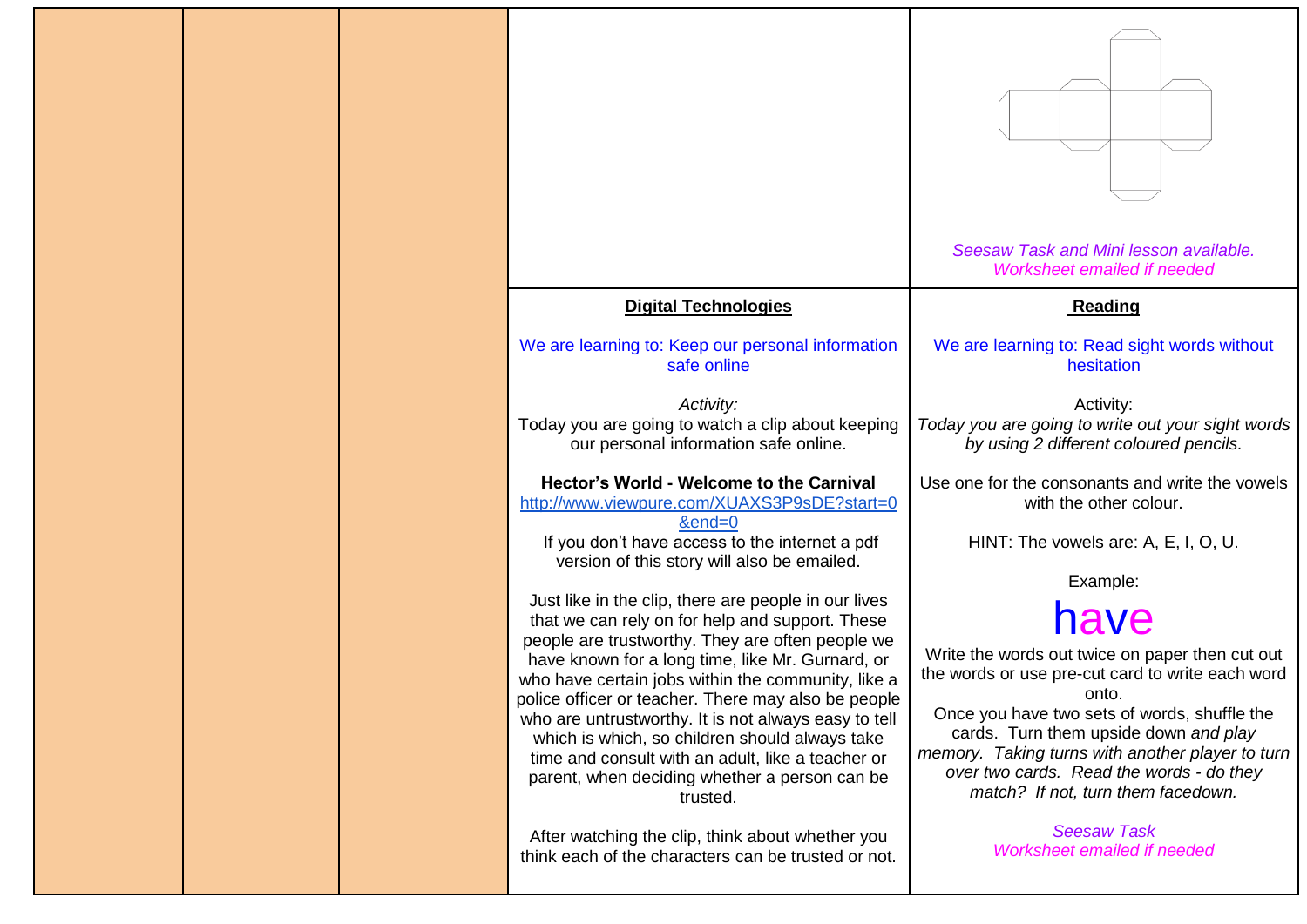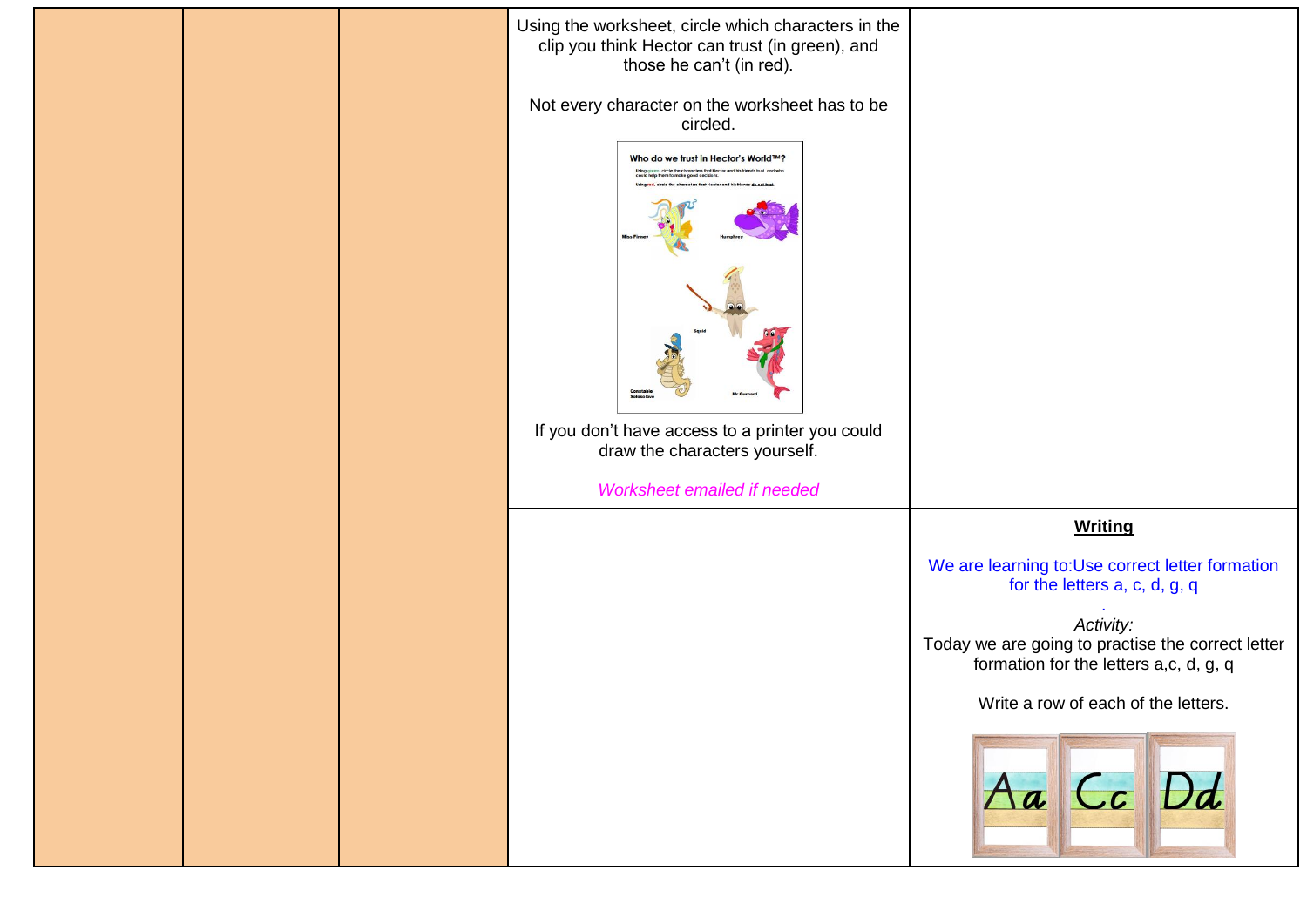|  |  | Seesaw Task and Mini lesson available.<br>Worksheet emailed if needed<br><b>Physical/Brain Breaks</b>                                                                                                                                                               |
|--|--|---------------------------------------------------------------------------------------------------------------------------------------------------------------------------------------------------------------------------------------------------------------------|
|  |  | We are learning to: Shoot basketballs while<br>practising counting forwards.<br>Activity:<br>Shoot a basketball and count how many times<br>you make it in!<br>Or<br>Throw a ball against a wall and try to catch it.<br>Count how many times you can catch without |
|  |  | dropping the ball!<br>Or<br>Bounce a basketball on the ground back and up<br>into your hands and count how many times in a<br>row you can do this!                                                                                                                  |